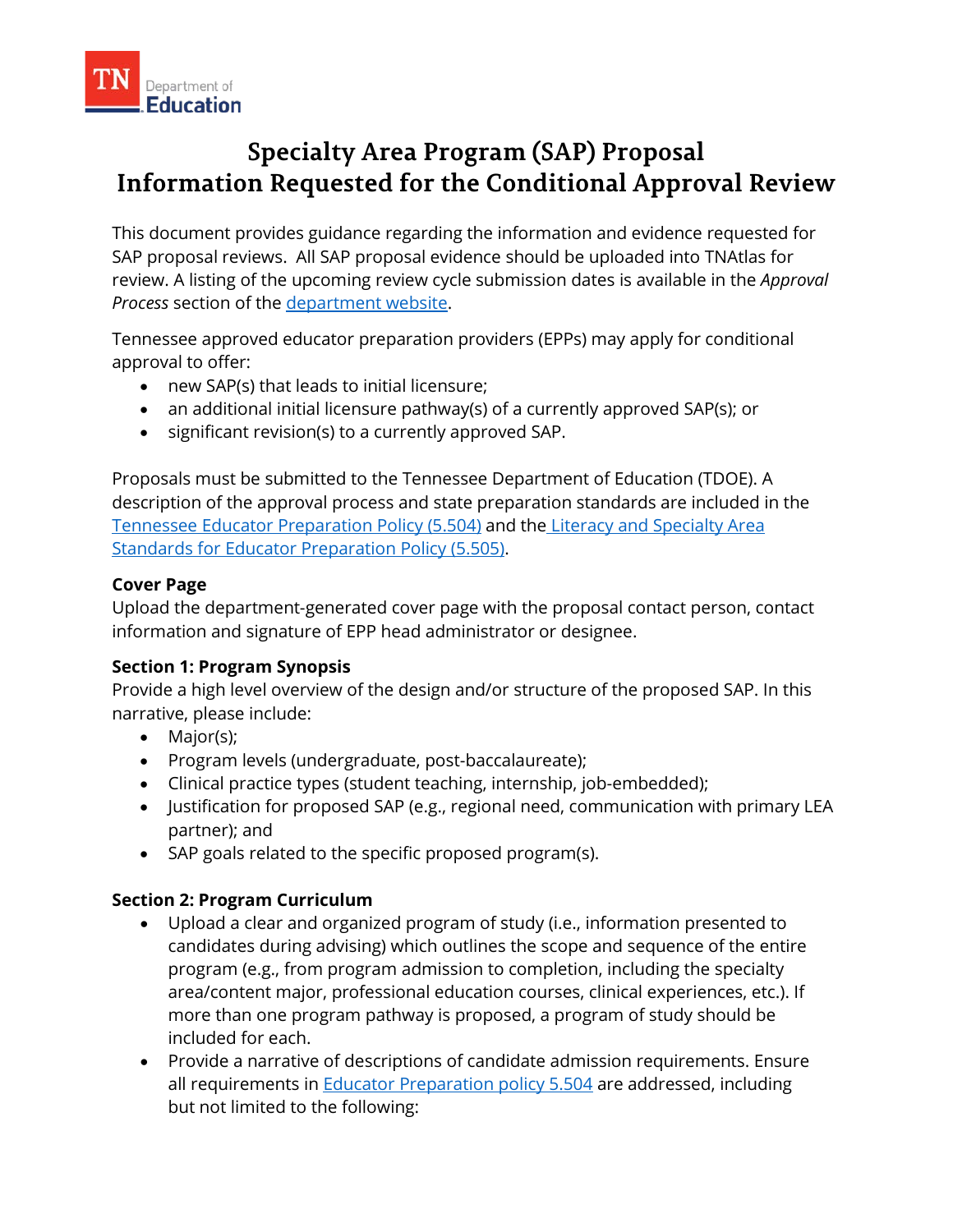

 licensure programs that include job-embedded clinical practice must hold content proficiency by submitting qualifying scores on the required Department of<br>**1111. Education**<br>1111. Candidates for admission to post-baccalaureate initial licensure programs must present evidence of a baccalaureate degree from a regionally accredited IHE. Candidates for admission to post-baccalaureate initial an undergraduate major in the endorsement content area or demonstrate content assessment(s).

## **Section 3: Program Alignment to Standards**

- • Upload a list of the specialized professional association (SPA) standards used for SAP design and hyperlink to the website(s) used to identify the SPA standards (see th[e Literacy and Specialty Area Standards for Educator Preparation Policy](https://www.tn.gov/sbe/rules--policies-and-guidance/policies.html) (5.505) for approved standards). SAPs that lead to initial licensure must also address the InTASC and EPP literacy standards approved for the content area.
- • Upload the department-generated SAP spreadsheet:
	- the program from admission to completion. At a minimum, transition points o In the *Transition Point* worksheet, name the transition points (or gateways) and applicable benchmarks required for candidates to progress throughout should include admission to the program and program completion and two additional transition points.
	- o ln the *InTASC, SPA, and EPP literacy* worksheets, clearly align all courses and clinical experiences provided in the program of study (section 2) to each set of standards. Alignments are needed at the main standard level only; component or substandard level alignment is not required.
		- In column A, list the applicable standards (SPA and EPP literacy) if not provided.
		- In column B, provide the course names and hyperlink the course description to each applicable course name (a separate document with is allowable if online descriptions are unavailable).
		- In column C, provide the names of key course assignments and/or assessments used to demonstrate candidate understanding and application of the standard expectations.
		- **IF In column D, provide the clinical experiences and associated key** assessments used to demonstrate candidate understanding and application of the standard expectations.
	- o If multiple pathways are proposed in a single proposal, please differentiate by pathway (e.g. undergraduate, post-baccalaureate, job-embedded).

## **Section 4: Program Components**

Using th[e Literacy and Specialty Area Standards for Educator Preparation Policy \(5.505\),](https://www.tn.gov/sbe/rules--policies-and-guidance/policies.html) clearly address the applicable program components for each proposed endorsement area by providing a narrative or including additional documentation. If the program components